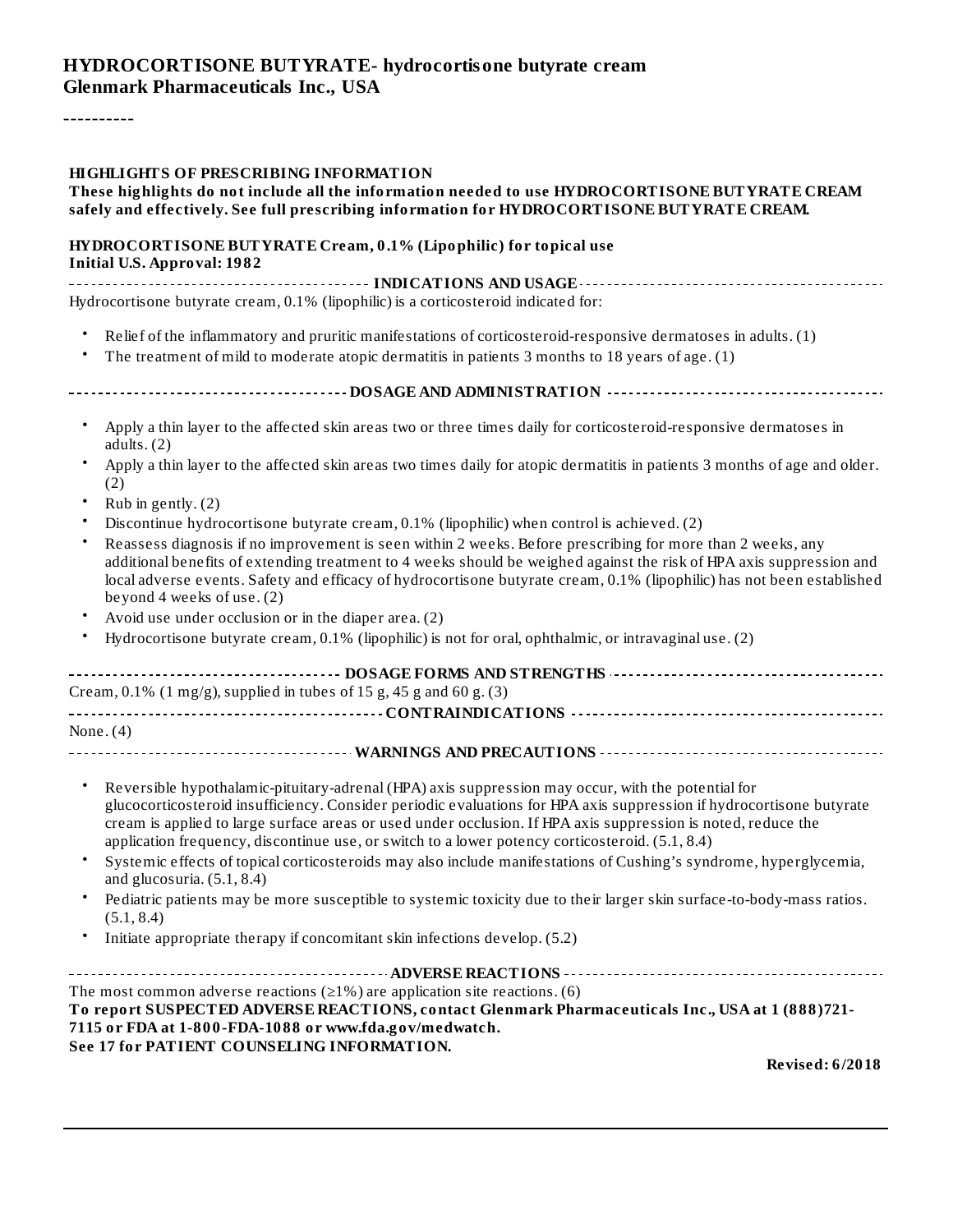**FULL PRESCRIBING INFORMATION: CONTENTS\* 1 INDICATIONS AND USAGE 2 DOSAGE AND ADMINISTRATION 3 DOSAGE FORMS AND STRENGTHS 4 CONTRAINDICATIONS 5 WARNINGS AND PRECAUTIONS** 5.1 Hypothalamic-Pituitary-Adrenal (HPA) Axis Suppression 5.2 Concomitant Skin Infections 5.3 Allergic Contact Dermatitis **6 ADVERSE REACTIONS** 6.1 Clinical Trials Experience 6.2 Postmarketing Experience **8 USE IN SPECIFIC POPULATIONS** 8.1 Pregnancy 8.3 Nursing Mothers 8.4 Pediatric Use 8.5 Geriatric Use **11 DESCRIPTION**

#### **12 CLINICAL PHARMACOLOGY**

- 12.1 Mechanism of Action
- 12.3 Pharmacokinetics

#### **13 NONCLINICAL TOXICOLOGY**

13.1 Carcinogenesis, Mutagenesis, Impairment of Fertility

#### **14 CLINICAL STUDIES**

#### **16 HOW SUPPLIED/STORAGE AND HANDLING**

#### **17 PATIENT COUNSELING INFORMATION**

\* Sections or subsections omitted from the full prescribing information are not listed.

#### **FULL PRESCRIBING INFORMATION**

#### **1 INDICATIONS AND USAGE**

Hydrocortisone butyrate cream, 0.1% (lipophilic) is indicated for:

- Relief of the inflammatory and pruritic manifestations of corticosteroid-responsive dermatoses in adults.
- The topical treatment of mild to moderate atopic dermatitis in pediatric patients 3 months to 18 years of age.

#### **2 DOSAGE AND ADMINISTRATION**

For corticosteroid-responsive dermatoses in adults, apply a thin film to the affected skin areas two or three times daily, depending on the severity of the condition, and rub in gently.

For atopic dermatitis in patients 3 months to 18 years of age, apply a thin film to the affected skin areas two times daily, and rub in gently. Do not apply hydrocortisone butyrate cream, 0.1% (lipophilic) in the diaper area unless directed by a physician.

Discontinue therapy when control is achieved. If no improvement is seen within 2 weeks, reassessment of the diagnosis may be necessary. Before prescribing for more than 2 weeks, any additional benefits of extending treatment to 4 weeks should be weighed against the risk of HPA axis suppression and local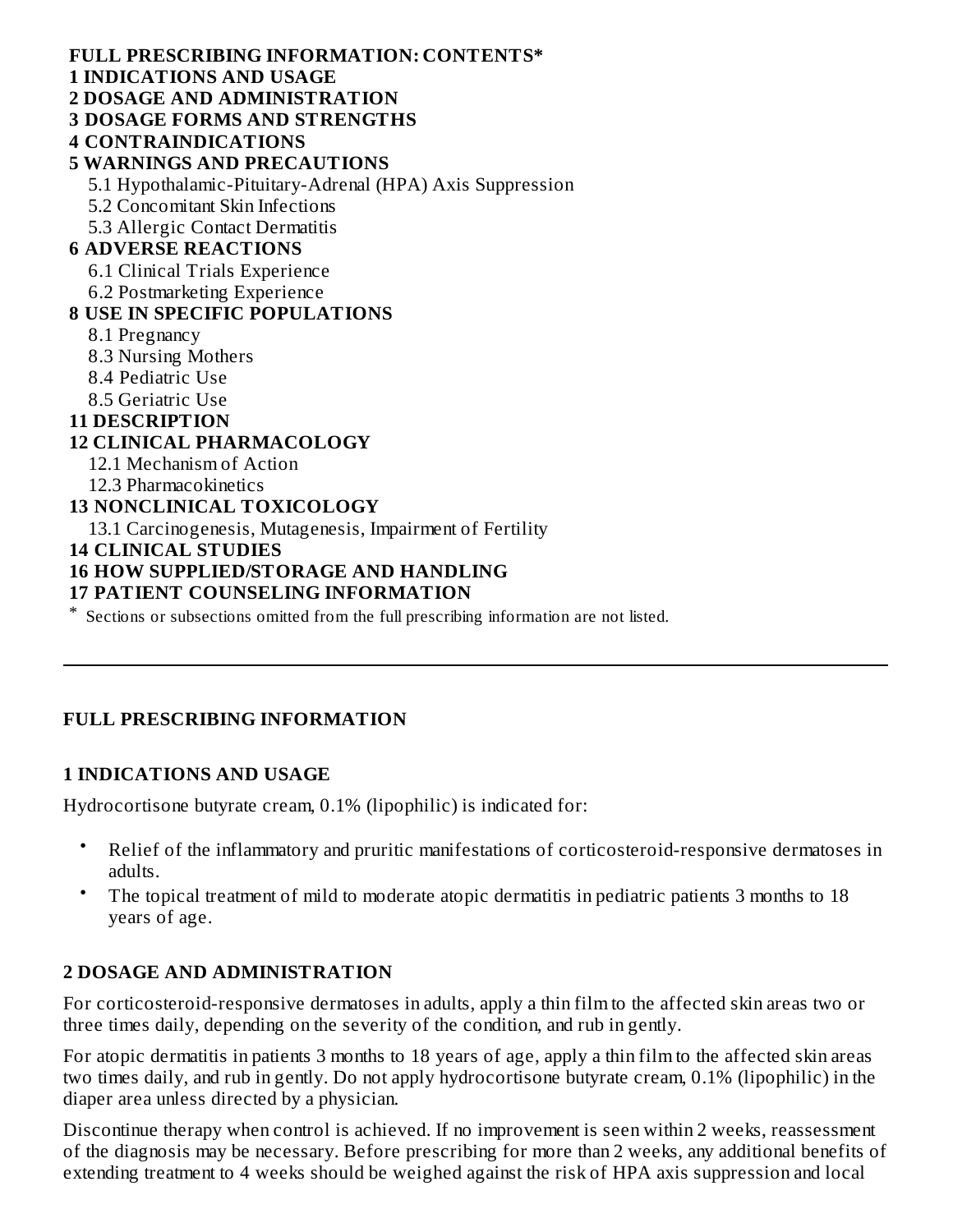adverse events. The safety and efficacy of hydrocortisone butyrate cream, 0.1% (lipophilic) has not been established beyond 4 weeks of use *[see Warnings and Precautions (5.1)]*.

Do not use hydrocortisone butyrate cream, 0.1% (lipophilic) with occlusive dressings unless directed by a physician. Avoid use in the diaper area, as diapers or plastic pants may constitute occlusive dressings.

Hydrocortisone butyrate cream, 0.1% (lipophilic) is not for oral, ophthalmic, or intravaginal use.

# **3 DOSAGE FORMS AND STRENGTHS**

Cream, 0.1%. Each gram of Hydrocortisone Butyrate Cream USP, 0.1% (Lipophilic) contains 1 mg of hydrocortisone butyrate, USP in a white to off-white, soft homogeneous cream base. Hydrocortisone Butyrate Cream USP, 0.1% (Lipophilic) is supplied in tubes of 15 g, 45 g and 60 g.

# **4 CONTRAINDICATIONS**

None.

# **5 WARNINGS AND PRECAUTIONS**

# **5.1 Hypothalamic-Pituitary-Adrenal (HPA) Axis Suppression**

Systemic effects of topical corticosteroids may include reversible HPA axis suppression, manifestations of Cushing's syndrome, hyperglycemia, and glucosuria.

Studies conducted in pediatric subjects demonstrated reversible HPA axis suppression after use of hydrocortisone butyrate cream. Pediatric patients may be more susceptible than adults to systemic toxicity from equivalent doses of hydrocortisone butyrate cream due to their larger skin surface-tobody-mass ratios *[see Use in Specific Populations (8.4)]*.

Patients applying a topical corticosteroid to a large surface area or to areas under occlusion should be considered for periodic evaluation of the HPA axis. This may be done by using cosyntropin (ACTH1- 24) stimulation testing (CST).

Minimize systemic corticosteroid effects by mitigating the risk factors for increased systemic absorption and using hydrocortisone butyrate cream as recommended *[see Dosage and Administration (2)]*.

If HPA axis suppression is noted, the frequency of application should be reduced or the drug should be withdrawn, or a less potent corticosteroid should be substituted. Signs and symptoms of glucocorticosteroid insufficiency may occur, requiring supplemental systemic corticosteroids *[see Adverse Reactions (6)]*.

# **5.2 Concomitant Skin Infections**

If skin infections are present or develop, an appropriate antifungal, antibacterial or antiviral agent should be used. If a favorable response does not occur promptly, use of hydrocortisone butyrate cream should be discontinued until the infection has been adequately controlled *[see Adverse Reactions (6)]*.

# **5.3 Allergic Contact Dermatitis**

Allergic contact dermatitis with corticosteroids is usually diagnosed by observing a failure to heal rather than noticing a clinical exacerbation. Such an observation should be corroborated with appropriate patch testing. Discontinue hydrocortisone butyrate cream if the diagnosis is established *[see Adverse Reactions (6)]*.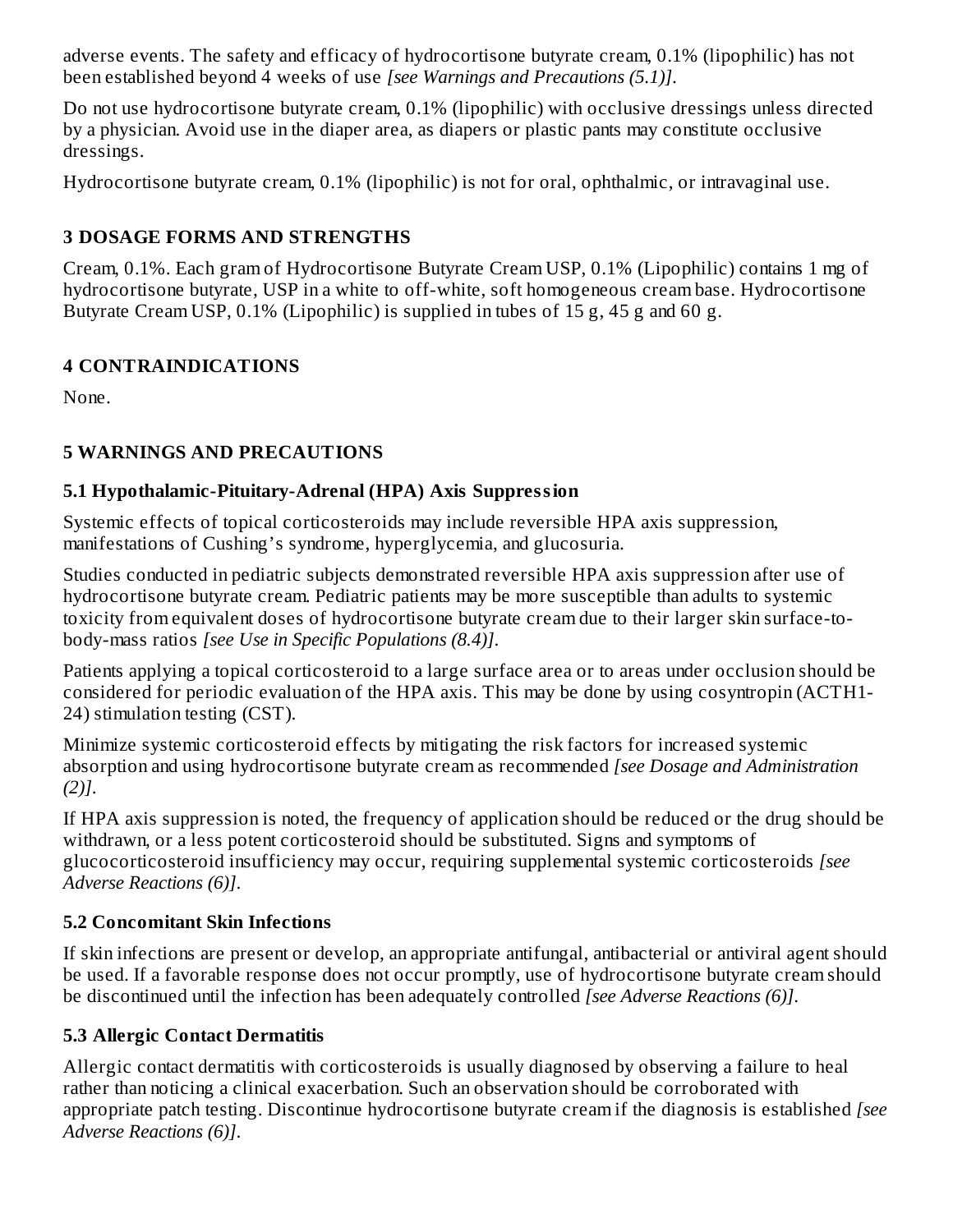## **6 ADVERSE REACTIONS**

The following adverse reactions are discussed in greater detail in other sections of the labeling:

- HPA axis suppression. This has been observed in pediatric subjects using hydrocortisone butyrate cream *[see Warnings and Precautions (5.1) and Use in Specific Populations (8.4)]*
- Concomitant skin infections *[see Warnings and Precautions (5.2)]*
- Allergic contact dermatitis *[see Warnings and Precautions (5.3)]*

# **6.1 Clinical Trials Experience**

Because clinical trials are conducted under widely varying conditions, adverse reaction rates observed in the clinical trials of a drug cannot be directly compared to rates in the clinical trials of another drug and may not reflect the rates observed in clinical practice.

The safety data derived from hydrocortisone butyrate cream clinical trials reflect exposure to hydrocortisone butyrate cream twice daily for up to four weeks in separate clinical trials involving pediatric subjects 3 months to 18 years of age with mild to moderate atopic dermatitis. Adverse reactions shown in the table below include those for which there is some basis to believe there is a causal relationship to hydrocortisone butyrate cream.

#### **TABLE 1. Frequency of advers e reactions in pediatric subjects with mild to moderate atopic dermatitis**

|                                                                                                             | <b>Hydrocortisone</b><br>butyrate cream<br>$(N=131)$ | Vehicle<br>$(N=133)$ |
|-------------------------------------------------------------------------------------------------------------|------------------------------------------------------|----------------------|
| Application site reactions, including<br>application site folliculitis, irritation,<br>dermatitis, erythema | 1.5%                                                 | 1.5%                 |
| Acne                                                                                                        | 0.8%                                                 | 0%                   |
| Telangiectasia                                                                                              | $0\%$                                                | 0.8%                 |

#### **6.2 Postmarketing Experience**

Because adverse reactions are reported voluntarily from a population of uncertain size, it is not always possible to reliably estimate their frequency or establish a causal relationship to drug exposure.

The following additional local adverse reactions have been reported infrequently with topical corticosteroids but may occur more frequently with the use of occlusive dressings. These reactions are listed in an approximate decreasing order of occurrence: burning, itching, drying, hypertrichosis, acneiform eruptions, hypopigmentation, perioral dermatitis, allergic contact dermatitis, maceration of the skin, secondary infection, skin atrophy, striae, and miliaria.

# **8 USE IN SPECIFIC POPULATIONS**

# **8.1 Pregnancy**

# **Pregnancy Category C.**

There are no adequate and well-controlled studies in pregnant women. Therefore, hydrocortisone butyrate cream should be used during pregnancy only if the potential benefit justifies the potential risk to the fetus.

Corticosteroids have been shown to be teratogenic in laboratory animals when administered systemically at relatively low dosage levels. Some corticosteroids have been shown to be teratogenic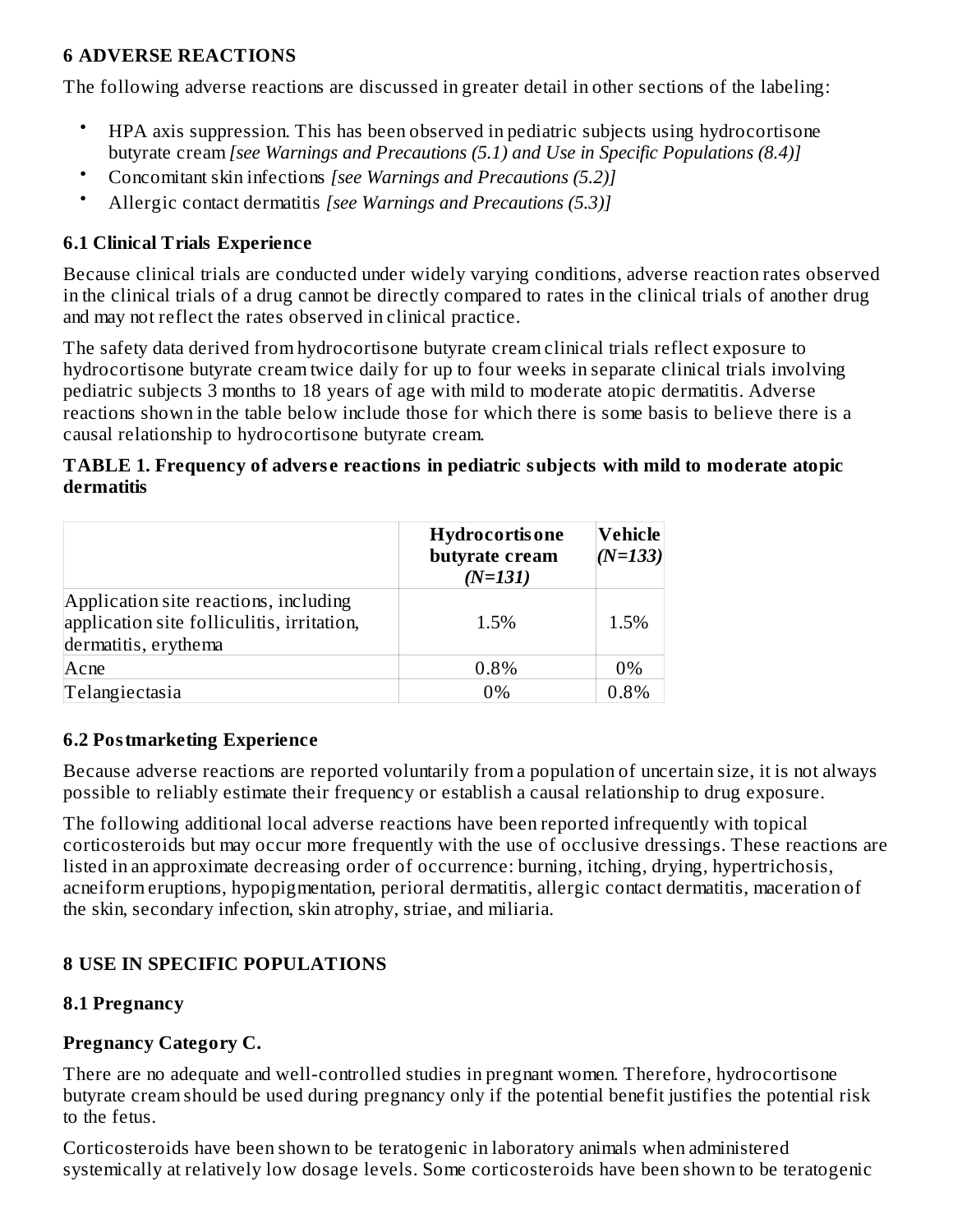after dermal application in laboratory animals.

Note: The animal multiples of human exposure calculations in this label were based on body surface area comparisons for an adult (i.e., mg/m<sup>2</sup>/day dose comparisons) assuming 100% human percutaneous absorption of a maximum topical human dose (MTHD) for hydrocortisone butyrate cream (25 g).

Systemic embryofetal development studies were conducted in rats and rabbits. Subcutaneous doses of 0.6, 1.8 and 5.4 mg/kg/day hydrocortisone butyrate were administered to pregnant female rats during gestation days 6 to 17. In the presence of maternal toxicity, fetal effects noted at 5.4 mg/kg/day (2X MTHD) included an increased incidence of ossification variations and unossified sternebra. No treatment-related effects on embryofetal toxicity or teratogenicity were noted at doses of 5.4 and 1.8 mg/kg/day, respectively (2X MTHD and 0.7X MTHD, respectively).

Subcutaneous doses of 0.1, 0.2 and 0.3 mg/kg/day hydrocortisone butyrate were administered to pregnant female rabbits during gestation days 7 to 20. An increased incidence of abortion was noted at 0.3 mg/kg/day (0.2X MTHD). In the absence of maternal toxicity, a dose-dependent decrease in fetal body weight was noted at doses  $\geq 0.1$  mg/kg/day (0.1X MTHD). Additional indicators of embryofetal toxicity (reduction in litter size, decreased number of viable fetuses, increased post-implantation loss) were noted at doses ≥0.2 mg/kg/day (0.2X MTHD). Additional fetal effects noted in this study included delayed ossification noted at doses  $\geq$ 0.1 mg/kg/day and an increased incidence of fetal malformations (primarily skeletal malformations) noted at doses ≥0.2 mg/kg/day. A dose at which no treatment-related effects on embryofetal toxicity or teratogenicity were observed was not established in this study.

Additional systemic embryofetal development studies were conducted in rats and mice. Subcutaneous doses of 0.1 and 9 mg/kg/day hydrocortisone butyrate were administered to pregnant female rats during gestation days 9 to 15. In the presence of maternal toxicity, an increase in fetal deaths and fetal resorptions and an increase in the number of ossifications in caudal vertebrae were noted at a dose of 9 mg/kg/day (3X MTHD). No treatment-related effects on embryofetal toxicity or teratogenicity were noted at 0.1 mg/kg/day (0.1X MTHD). Subcutaneous doses of 0.2 and 1 mg/kg/day hydrocortisone butyrate were administered to pregnant female mice during gestation days 7 to 13. In the absence of maternal toxicity, an increased number of cervical ribs and one fetus with clubbed legs were noted at a dose of 1 mg/kg/day (0.2X MTHD). No treatment-related effects on embryofetal toxicity or teratogenicity were noted at doses of 1 and 0.2 mg/kg/day, respectively (0.2X MTHD and 0.1X MTHD, respectively).

No topical embryofetal development studies were conducted with hydrocortisone butyrate cream. However, topical embryofetal development studies were conducted in rats and rabbits with a hydrocortisone butyrate ointment formulation. Topical doses of 1% and 10% hydrocortisone butyrate ointment were administered to pregnant female rats during gestation days 6 to 15 or pregnant female rabbits during gestation days 6 to 18. A dose-dependent increase in fetal resorptions was noted in rabbits (0.2 to 2X MTHD) and fetal resorptions were noted in rats at the 10% hydrocortisone butyrate ointment dose (80X MTHD). No treatment-related effects on embryofetal toxicity were noted at the 1% hydrocortisone butyrate ointment dose in rats (8X MTHD). A dose at which no treatment-related effects on embryofetal toxicity were observed in rabbits after topical administration of hydrocortisone butyrate ointment was not established in this study. No treatment-related effects on teratogenicity were noted at a dose of 10% hydrocortisone butyrate ointment in rats or rabbits (80X MTHD and 2X MTHD, respectively).

A peri- and post-natal development study was conducted in rats. Subcutaneous doses of 0.6, 1.8 and 5.4 mg/kg/day hydrocortisone butyrate were administered to pregnant female rats from gestation day 6 to lactation day 20. In the presence of maternal toxicity, a dose-dependent decrease in fetal weight was noted at doses ≥1.8 mg/kg/day (0.7X MTHD). No treatment-related effects on fetal toxicity were noted at 0.6 mg/kg/day (0.2X MTHD). A delay in sexual maturation was noted at 5.4 mg/kg/day (2X MTHD). No treatment-related effects on sexual maturation were noted at 1.8 mg/kg/day. No treatment-related effects on behavioral development or subsequent reproductive performance were noted at 5.4 mg/kg/day.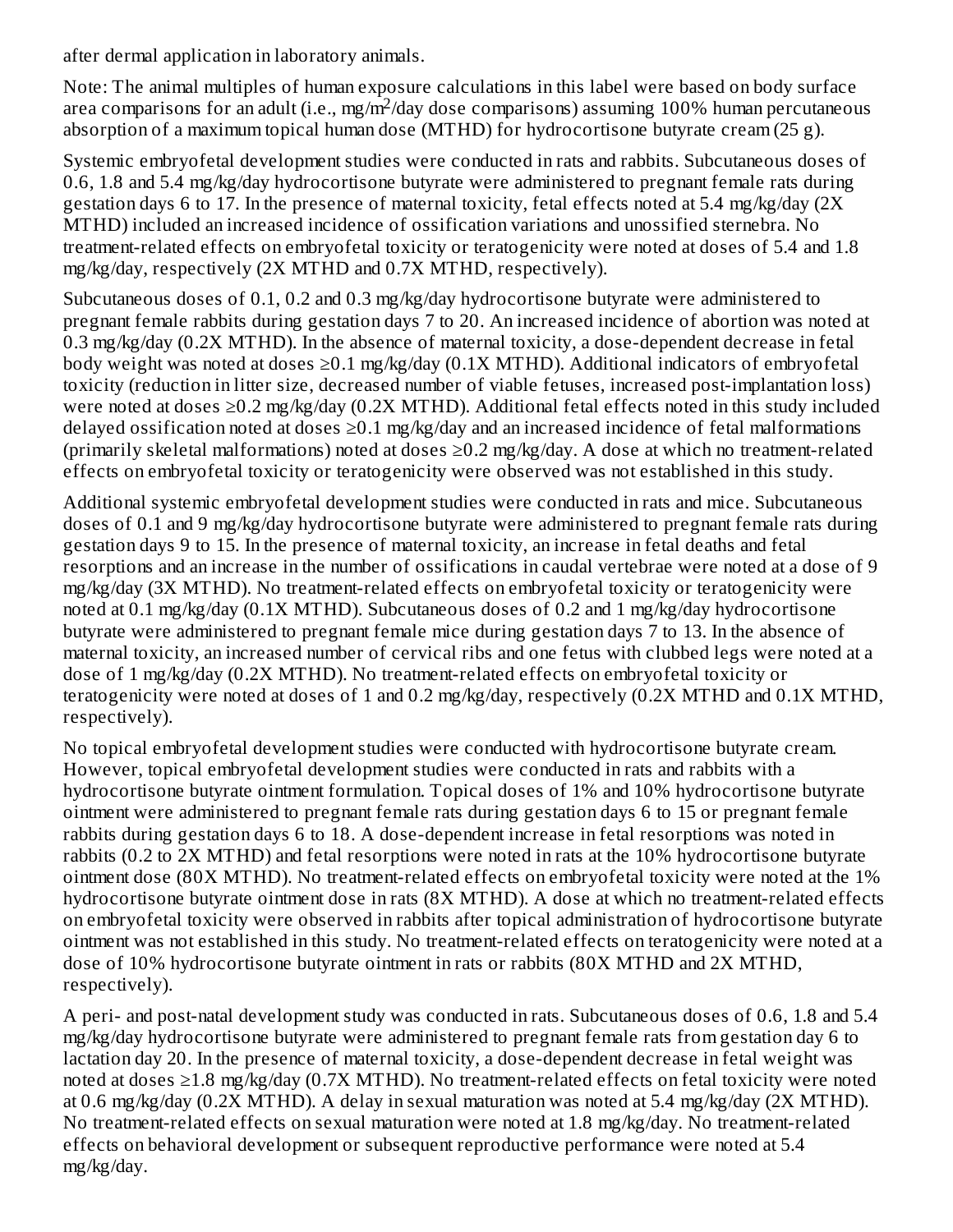## **8.3 Nursing Mothers**

Systemically administered corticosteroids appear in human milk and could suppress growth, interfere with endogenous corticosteroid production, or cause other untoward effects. It is not known whether topical administration of corticosteroids could result in sufficient systemic absorption to produce detectable quantities in human milk. Because many drugs are excreted in human milk, caution should be exercised when hydrocortisone butyrate cream is administered to a nursing woman.

# **8.4 Pediatric Us e**

Safety and efficacy in pediatric patients below 3 months of age have not been established.

Because of higher skin surface-to-body-mass ratios, pediatric patients are at a greater risk than adults of HPA axis suppression when they are treated with topical corticosteroids *[see Warnings and Precautions (5.1)]*. They are therefore also at a greater risk of glucocorticosteroid insufficiency after withdrawal of treatment and of Cushing's syndrome while on treatment.

Eighty-six (86) pediatric subjects (between 5 months and 18 years of age) with moderate to severe atopic dermatitis affecting at least 25% of body surface area (BSA) treated with hydrocortisone butyrate cream three times daily for up to 4 weeks were assessed for HPA axis suppression in two separate studies. The disease severity (moderate to severe atopic dermatitis) and the dosing regimen (three times daily) in these HPA axis studies were different from the subject population (mild to moderate atopic dermatitis) and the dosing regimen (two times daily) for which hydrocortisone butyrate cream is indicated in this population. Five of the 82 evaluable subjects (6.1%) demonstrated evidence of suppression, where the criterion for defining HPA axis suppression was a serum cortisol level of less than or equal to 18 micrograms per deciliter after cosyntropin stimulation. Suppressed subjects ranged in age from 5 months to 16 years and, at the time of enrollment, had 25% to 95% BSA involvement. These subjects did not demonstrate any clinical signs or symptoms despite evidence of HPA axis suppression. At the first follow up visit, approximately one month after the conclusion of treatment, cosyntropin stimulation results of all subjects had returned to normal, with the exception of one subject. This last subject recovered adrenal function by 65 days post-treatment.

Cushing's syndrome, linear growth retardation, delayed weight gain, and intracranial hypertension have also been reported in pediatric patients receiving topical corticosteroids. Manifestations of adrenal suppression in pediatric patients include low plasma cortisol levels to an absence of response to ACTH stimulation. Manifestations of intracranial hypertension include bulging fontanelles, headaches, and bilateral papilledema.

# **8.5 Geriatric Us e**

Clinical studies of hydrocortisone butyrate cream did not include sufficient numbers of subjects aged 65 and over to determine whether they respond differently from younger subjects.

# **11 DESCRIPTION**

Hydrocortisone Butyrate Cream USP, 0.1% (Lipophilic) contains hydrocortisone butyrate, USP, a nonfluorinated hydrocortisone ester [Pregn-4-ene-3, 20-dione, 11, 21-dihydroxy-17- [(1-oxobutyl) oxy (11β)-] for topical dermatologic use.

Chemically, hydrocortisone butyrate, USP is  $C_{25}H_{36}O_6$ . It has the following structural formula: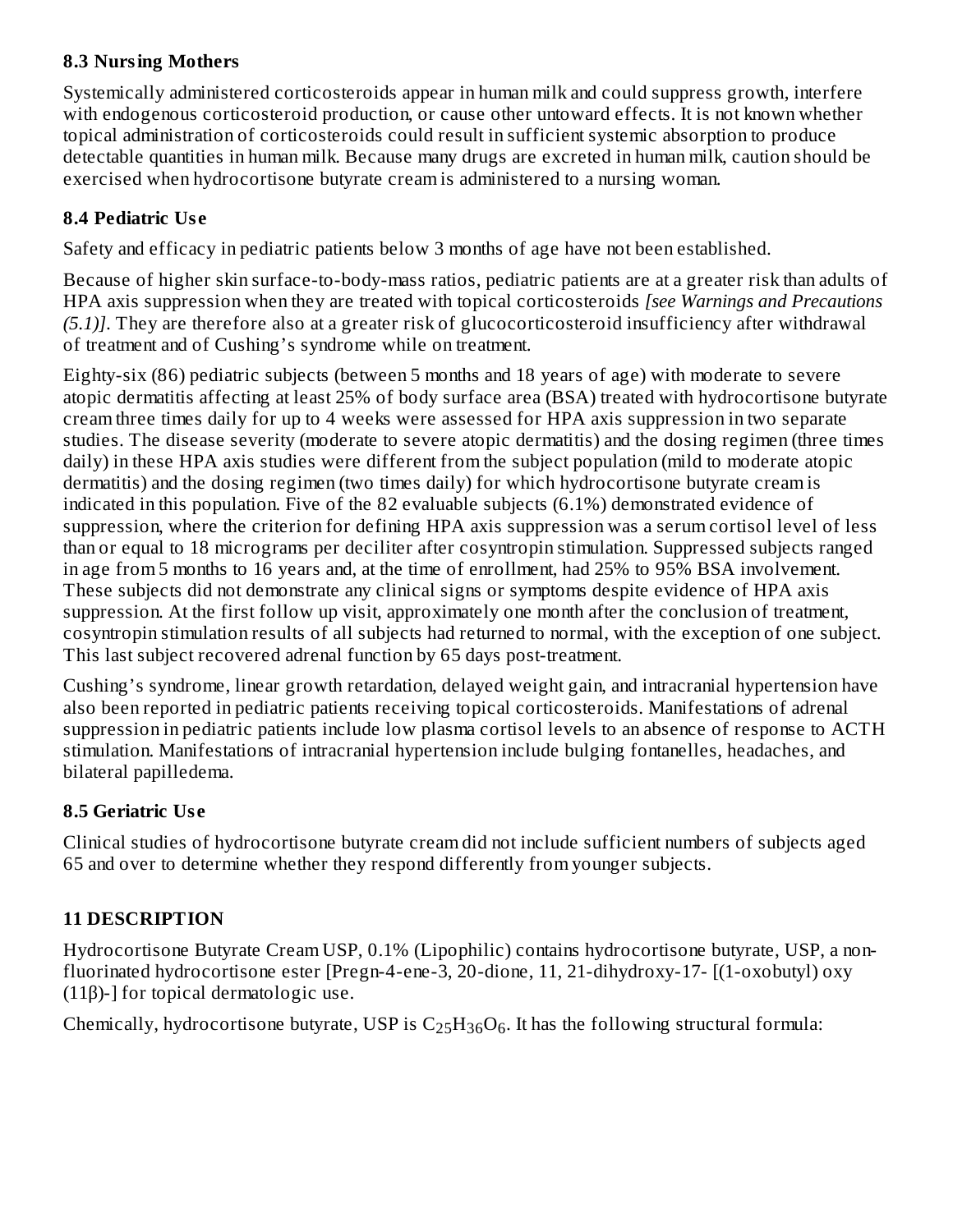

Hydrocortisone butyrate, USP is a white to practically white powder with a molecular weight of 432.56. It is practically insoluble in water, slightly soluble in ether, soluble in methanol, in alcohol, and in acetone, and freely soluble in chloroform.

Each gram of Hydrocortisone Butyrate Cream, 0.1% (lipophilic) contains 1 mg hydrocortisone butyrate, USP in a hydrophilic base consisting of anhydrous citric acid, arlacel 165 (glyceryl stearate and PEG 100 stearate), butylparaben, cetostearyl alcohol, mineral oil, propylparaben, purified water, sodium citrate anhydrous, sorbitan monostearate, and white petrolatum.

# **12 CLINICAL PHARMACOLOGY**

# **12.1 Mechanism of Action**

Topical corticosteroids share anti-inflammatory, antipruritic, and vasoconstrictive properties. The mechanism of the anti-inflammatory activity of the topical corticosteroids is unclear. However, corticosteroids are thought to act by the induction of phospholipase  $\rm A_{2}$  inhibitory proteins, collectively called lipocortins. It is postulated that these proteins control the biosynthesis of potent mediators of inflammation such as prostaglandins and leukotrienes by inhibiting the release of their common precursor, arachidonic acid. Arachidonic acid is released from membrane phospholipids by phospholipase  $A_2$ .

# **12.3 Pharmacokinetics**

The extent of percutaneous absorption of topical corticosteroids is determined by many factors, including the vehicle, the integrity of the epidermal barrier, and the use of occlusive dressings.

Topical corticosteroids can be absorbed through normal intact skin. Inflammation and/or other disease processes in the skin, occlusive dressings, or widespread application may increase percutaneous absorption and increase the risk of HPA axis suppression.

The vasoconstrictor assay showed that hydrocortisone butyrate cream, 0.1% (lipohilic) had a more pronounced skin blanching effect than hydrocortisone butyrate cream, 0.1%, suggesting greater percutaneous absorption from the former.

Once absorbed through the skin, topical corticosteroids are handled through pharmacokinetic pathways similar to systemically administered corticosteroids.

# **13 NONCLINICAL TOXICOLOGY**

#### **13.1 Carcinogenesis, Mutagenesis, Impairment of Fertility**

In a 2-year dermal rat carcinogenicity study with hydrocortisone butyrate lotion, hydrocortisone butyrate was administered to Sprague-Dawley rats at topical doses of 0.05, 0.15, and 0.3 mg/kg/day in males and 0.1, 0.25, and 0.5 mg/kg/day in females (0.1% lotion). No drug-related tumors were noted in this study up to the highest doses evaluated in this study of 0.3 mg/kg/day in males (0.1X MTHD) and 0.5 mg/kg/day in females (0.2X MTHD).

Hydrocortisone butyrate revealed no evidence of mutagenic or clastogenic potential based on the results of two in vitro genotoxicity tests (Ames test and  $L5178Y/TK^{+/-}$  mouse lymphoma assay) and one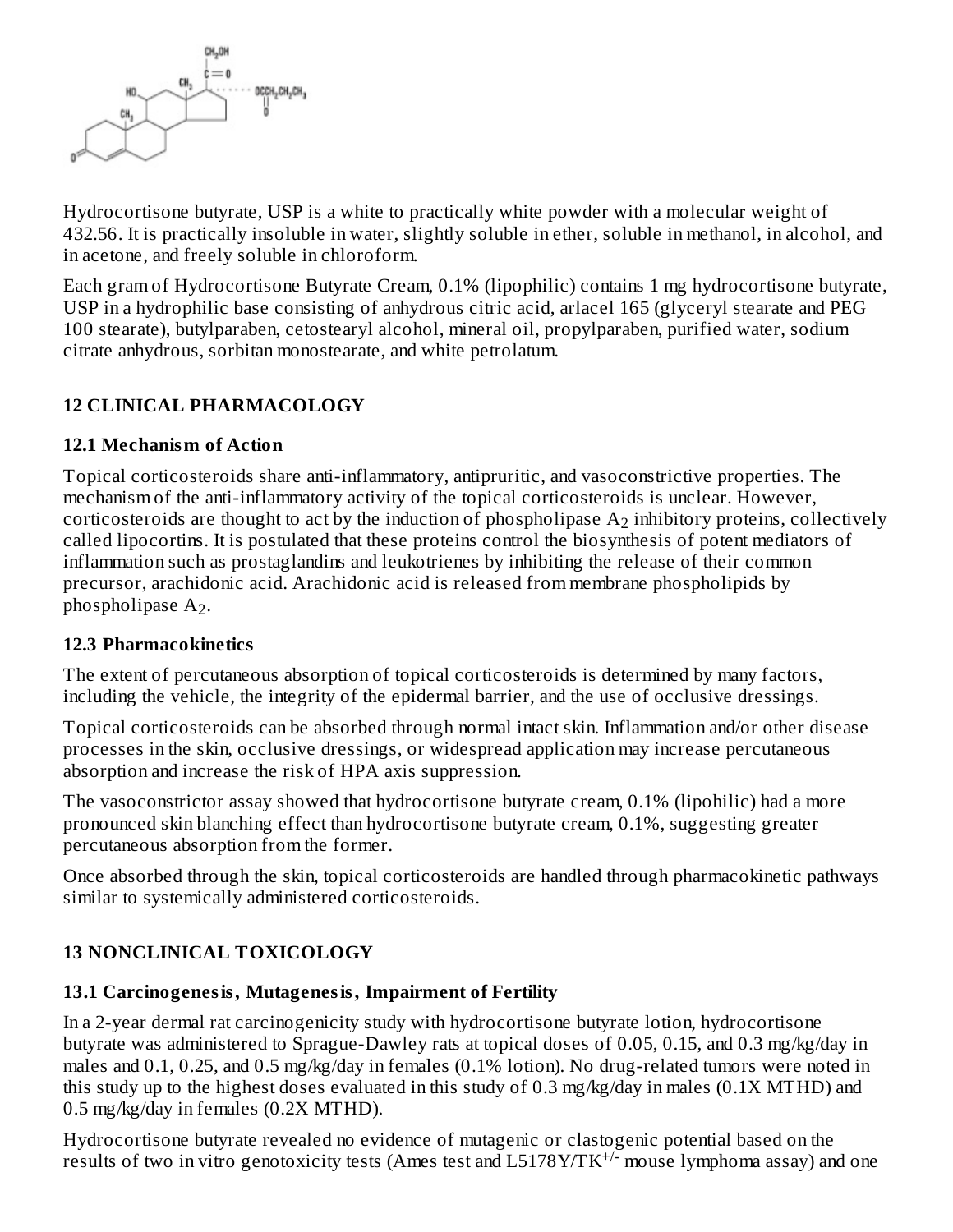in vivo genotoxicity test (mouse micronucleus assay).

No evidence of impairment of fertility or effect on mating performance was observed in a fertility and general reproductive performance study conducted in male and female rats at subcutaneous doses up to and including 1.8 mg/kg/day (0.7X MTHD). Mild effects on maternal animals, such as reduced food consumption and a subsequent reduction in body weight gain, were seen at doses  $\geq 0.6$  mg/kg/day (0.2X) MTHD).

# **14 CLINICAL STUDIES**

### **Pediatric Atopic Dermatitis**

In a multicenter, randomized, vehicle-controlled trial of 264 pediatric subjects 3 months to 18 years of age with mild to moderate atopic dermatitis, hydrocortisone butyrate cream or vehicle was applied twice daily for up to four weeks. Treatment success was assessed at day 29 (after 28 days of treatment) and was defined as the proportion of patients who achieved both "clear" or "almost clear" and at least a two grade improvement from baseline on a 5-point Physician's Global Assessment (PGA) scale. Study results are shown in Table 2.

## **TABLE 2. Efficacy Results at Day 29 in Pediatric Subjects**

|                      | Hydrocortisone butyrate cream<br>$(n=131)$ | Vehicle<br>$(n=133)$ |
|----------------------|--------------------------------------------|----------------------|
| Number (%) successes | 82 (63%)                                   | 37 (28%)             |

## **16 HOW SUPPLIED/STORAGE AND HANDLING**

Hydrocortisone Butyrate Cream USP, 0.1% (Lipophilic) is white to off white in color, and supplied in tubes containing:

15 g NDC 68462-464-17

45 g NDC 68462-464-47

60 g NDC 68462-464-65

Store at 25°C (77°F); excursions permitted to 15° to 30°C (59° to 86°F) [see USP Controlled Room Temperature]. Protect from freezing. Keep out of the reach of children.

# **17 PATIENT COUNSELING INFORMATION**

Advise patients of the following:

- Apply a thin film to the affected skin areas two or three times daily for corticosteroid-responsive dermatoses in adults, and rub in gently. Consult with physician to determine if treatment is needed beyond 2 weeks.
- Apply a thin film to the affected skin areas two times daily for atopic dermatitis in patients 3 months of age or older, and rub in gently. Safety of hydrocortisone butyrate cream in pediatric patients has not been established beyond 4 weeks of use.
- Discontinue hydrocortisone butyrate cream when control is achieved.
- Do not use for longer than 4 weeks.
- Avoid contact with the eyes.
- Do not bandage, otherwise cover, or wrap the affected skin area so as to be occlusive unless directed by physician.
- Do not use hydrocortisone butyrate cream in the diaper area, as diapers or plastic pants may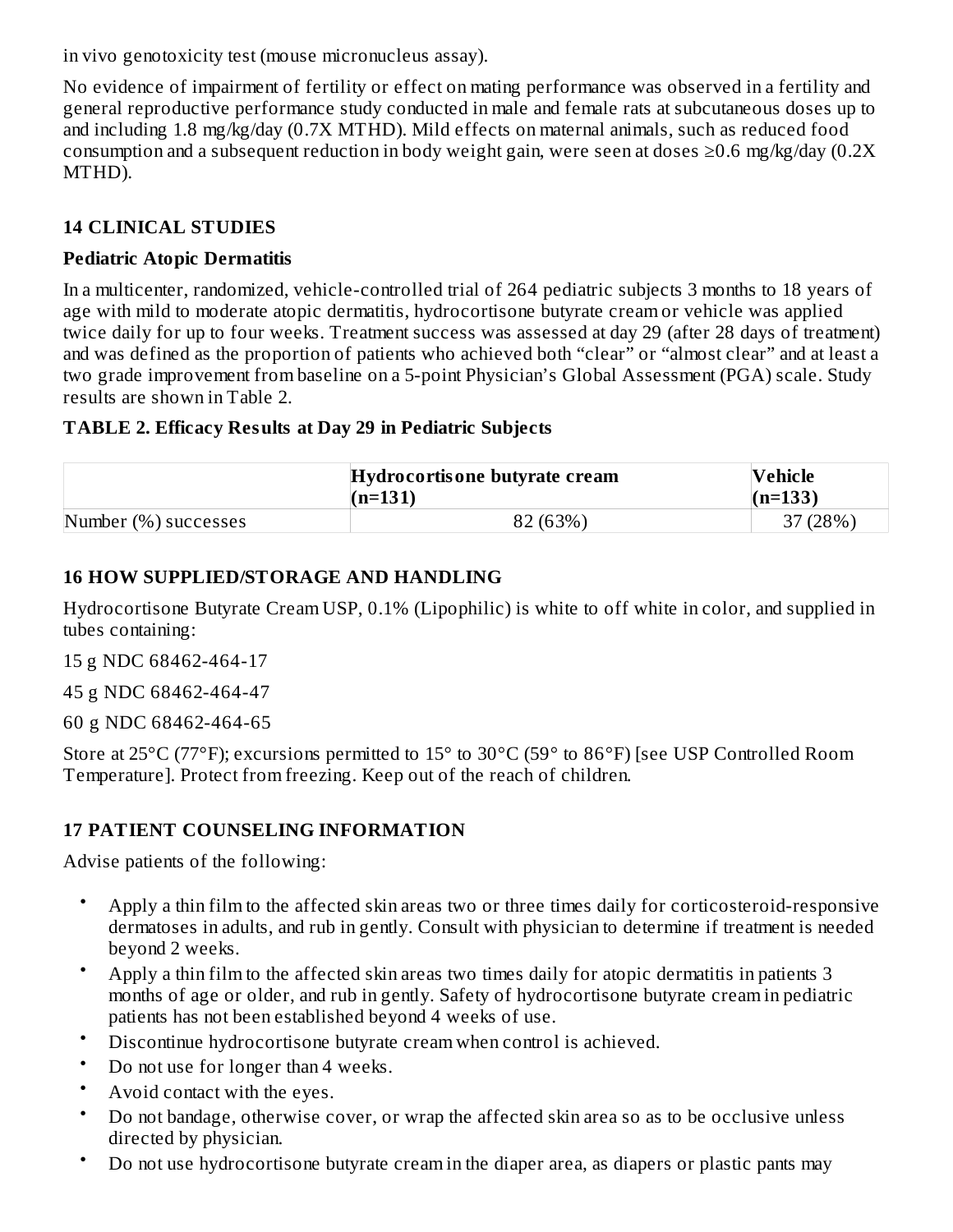constitute occlusive dressings.

- Do not use hydrocortisone butyrate cream on the face, underarms, or groin areas unless directed by physician.
- If no improvement is seen within 2 weeks, contact physician.
- Do not use other corticosteroid-containing products while using hydrocortisone butyrate cream without first consulting physician.

# **Rx only**

Manufactured by:

# **Glenmark Pharmaceuticals Ltd.**

Village Kishanpura, Baddi Nalagarh Road District : Solan, Himachal Pradesh - 173205, India Manufactured for:



# **Glenmark Pharmaceuticals Inc., USA**

Mahwah, NJ 07430 Questions? 1 (888)721-7115 www.glenmarkpharma.com/usa June 2018

**Package/Label Display Panel**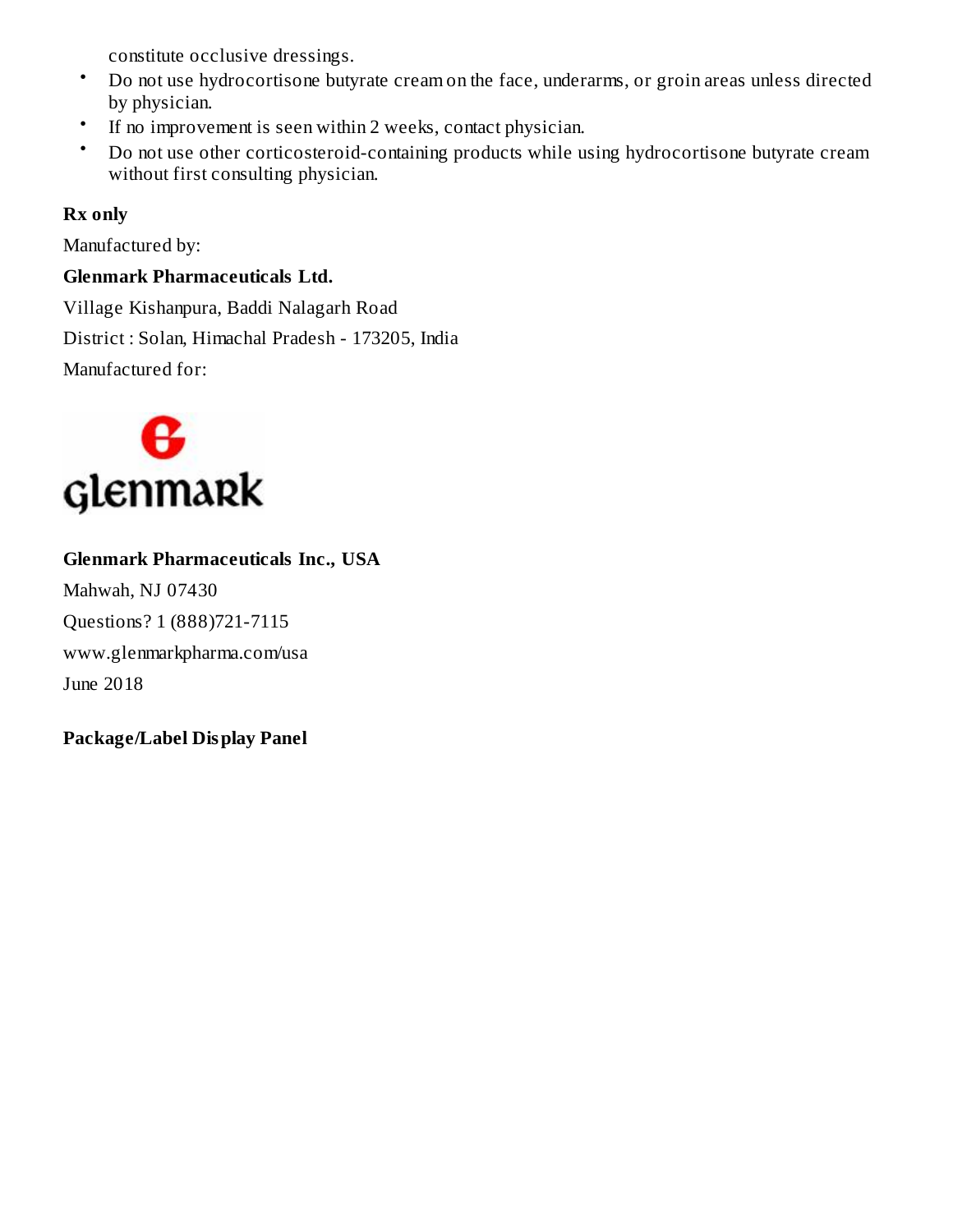

**Rx only** 

 $45<sub>q</sub>$ 

Each gram contains: 1 mg of hydrocortisone butyrate USP in a hydrophilic base consisting of cetostearyl alcohol, arlacel 165 (glyceryl stearate and PEG 100 stearate), mineral oil, white petrolatum, sorbitan monostearate, anhydrous citric acid, sodium citrate anhydrous, propylparaben, butylparaben and purified water.

DIRECTIONS: Apply a thin layer to the affected areas 2 to 3 times daily, for no longer than 2 weeks, or as directed by your physician. See package insert for complete prescribing information.

WARNING: For external use only. Avoid contact with eyes. If irritation develops, topical corticosteroids should be discontinued and appropriate therapy instituted. Keep out of reach of children. In case of accidental ingestion, seek professional assistance or contact a poison control center immediately.

Store at 25°C (77°F); excursions permitted to 15° to 30°C (59° to 86°F) [see USP Controlled Room Temperature].

# Glenmark<br>NDC 68462-464-47 Hydrocortisone Butyrate Cream, 0.1% (Lipophilic) For dermatological use only.  $45<sub>q</sub>$ **Rx only**

**Package/Label Display Panel**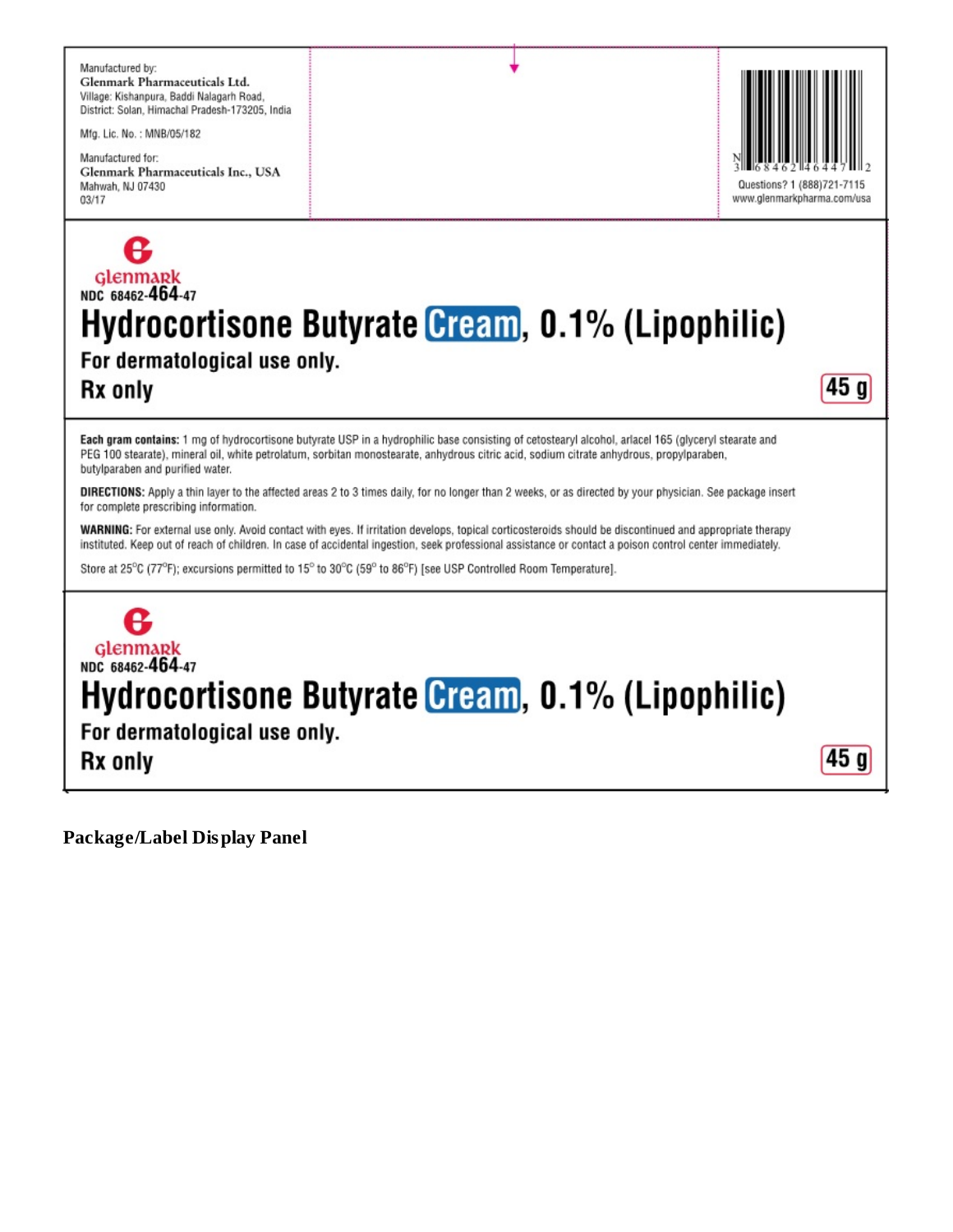

# Hydrocortisone Butyrate Cream, 0.1% (Lipophilic)

#### For dermatological use only.

District: Solan, Himachal Pradesh - 173205, India

Mfg. Lic. No.: MNB/05/182

# **Rx only**



Each gram contains: 1 mg of hydrocortisone butyrate USP in a hydrophilic base consisting of cetostearyl alcohol, arlacel 165 (glyceryl stearate and PEG 100 stearate), mineral oil, white petrolatum, sorbitan monostearate, anhydrous citric acid, sodium citrate anhydrous, propylparaben, butylparaben and purified water. **DIRECTIONS:** Apply a thin layer to the affected areas 2 to 3 times daily, for no longer than 2 weeks, or as directed by your physician. See package insert for complete prescribing information. WARNING: For external use only. Avoid contact with eyes. If irritation develops, topical corticosteroids should be discontinued and appropriate therapy instituted. Keep out of reach of children. In case of accidental ingestion, seek professional assistance or contact a poison control center immediately. Store at 25°C (77°F); excursions permitted to 15° to 30°C (59° to 86°F) [see USP Controlled Room Temperature]. LOT & EXP.- See Crimp. Manufactured by: Manufactured for: Questions? 1 (888)721-7115 Glenmark Pharmaceuticals Inc., USA Glenmark Pharmaceuticals Ltd www.glenmarkpharma.com/usa Village: Kishanpura, Baddi Nalagarh Road Mahwah, NJ 07430

06/14

PE355060316-1

| <b>HYDROCORTISONE BUTYRATE</b>                                                                |                        |  |  |               |                 |
|-----------------------------------------------------------------------------------------------|------------------------|--|--|---------------|-----------------|
| hydrocortisone butyrate cream                                                                 |                        |  |  |               |                 |
|                                                                                               |                        |  |  |               |                 |
| <b>Product Information</b>                                                                    |                        |  |  |               |                 |
| HUMAN PRESCRIPTION DRUG<br>Item Code (Source)<br>Product Type                                 |                        |  |  | NDC:68462-464 |                 |
| <b>Route of Administration</b>                                                                | <b>TOPICAL</b>         |  |  |               |                 |
|                                                                                               |                        |  |  |               |                 |
|                                                                                               |                        |  |  |               |                 |
| <b>Active Ingredient/Active Moiety</b>                                                        |                        |  |  |               |                 |
| <b>Ingredient Name</b><br><b>Basis of Strength</b>                                            |                        |  |  |               | Strength        |
| HYDROCORTISONE (UNII: WI4X0X7BPJ) (HYDROCORTISONE - UNII:WI4X0X7BPJ)<br><b>HYDROCORTISONE</b> |                        |  |  |               | $1$ mg in $1$ g |
|                                                                                               |                        |  |  |               |                 |
|                                                                                               |                        |  |  |               |                 |
| <b>Inactive Ingredients</b>                                                                   |                        |  |  |               |                 |
|                                                                                               | <b>Ingredient Name</b> |  |  |               | Strength        |
| CETOSTEARYL ALCOHOL (UNII: 2DMT128M1S)                                                        |                        |  |  |               |                 |
| <b>GLYCERYL MONOSTEARATE (UNII: 230 OU9 XXE4)</b>                                             |                        |  |  |               |                 |
| MINERAL OIL (UNII: T5L8T28FGP)                                                                |                        |  |  |               |                 |
| PETROLATUM (UNII: 4T6H12BN9U)                                                                 |                        |  |  |               |                 |
| SORBITAN MONOSTEARATE (UNII: NVZ4I0H58X)                                                      |                        |  |  |               |                 |
| <b>ANHYDROUS CITRIC ACID (UNII: XF417D3PSL)</b>                                               |                        |  |  |               |                 |
| ANHYDROUS TRISODIUM CITRATE (UNII: RS7A450LGA)                                                |                        |  |  |               |                 |
| <b>PROPYLPARABEN (UNII: Z8IX2SC1OH)</b>                                                       |                        |  |  |               |                 |
| <b>BUTYLPARABEN</b> (UNII: 3QPI1U3FV8)                                                        |                        |  |  |               |                 |